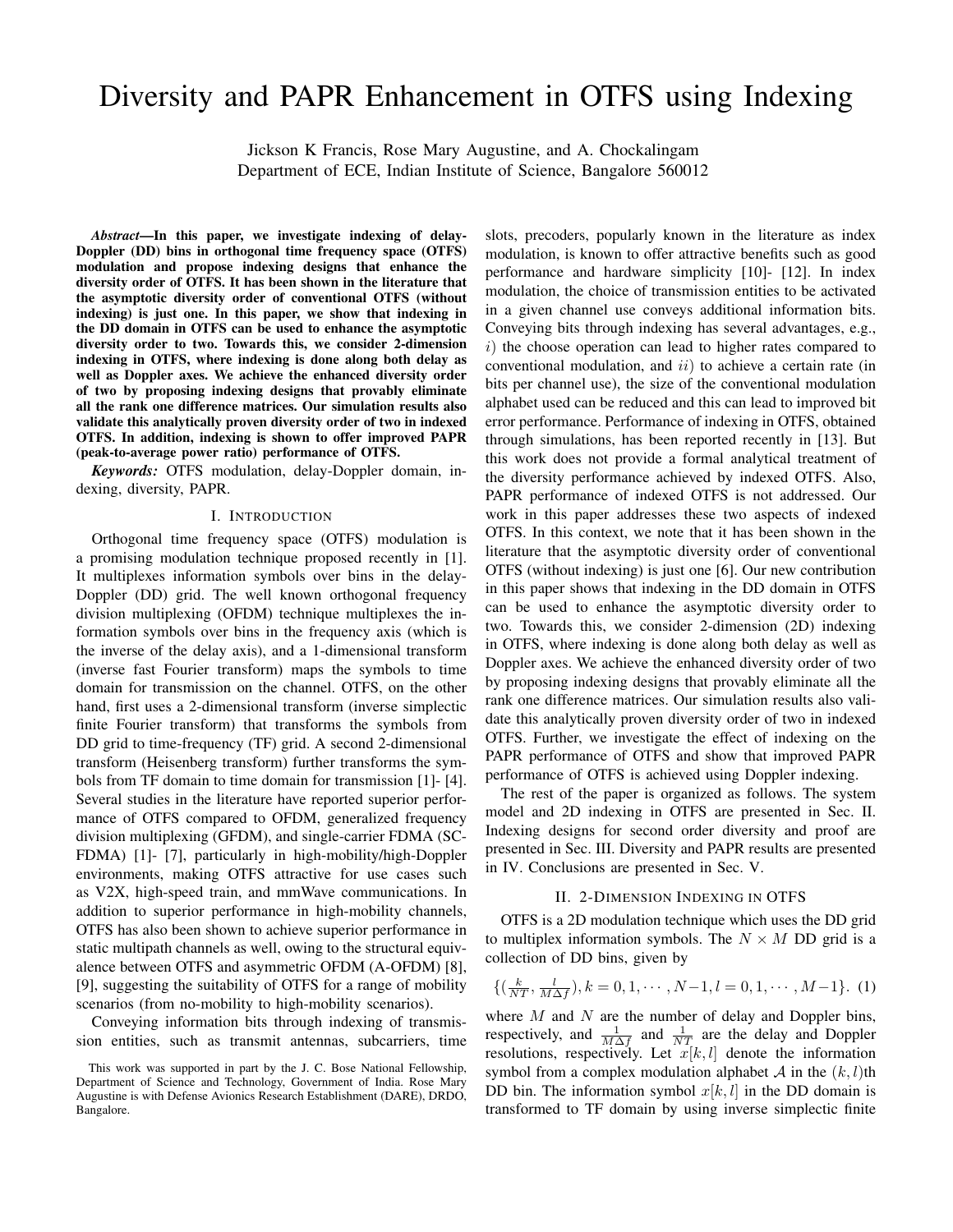Fourier transform (ISFFT). The TF domain signal corresponding to  $x[k, l]$  is given by

$$
X[n,m] = \frac{1}{MN} \sum_{k=0}^{N-1} \sum_{l=0}^{M-1} x[k,l] e^{j2\pi(\frac{nk}{N} - \frac{ml}{M})}.
$$
 (2)

The TF domain signal is transmitted as a packet burst which has a duration of NT and occupies a bandwidth  $B = \frac{M}{T}$  =  $M\Delta f$ . The TF domain signal is converted into the time domain by using Heisenberg transform, as

$$
x(t) = \sum_{n=0}^{N-1} \sum_{m=0}^{M-1} X[n, m] g_{tx}(t - n) e^{j2\pi m \Delta f (t - n)}.
$$
 (3)

Here,  $g_{tx}(t)$  denotes the transmit pulse shape. The transmitted signal  $x(t)$  passes through the channel and the received time domain signal  $y(t)$  is matched filtered with a receive pulse  $g_{rx}(t)$ . This gives the cross-ambiguity function, given by  $A_{g_{rx},y}(\tau,\nu) = \int g_{rx}^*(t-\tau)y(t)e^{-j2\pi\nu(t-\tau)}dt$ . We assume the pulses  $g_{rx}(t)$  and  $g_{tx}(t)$  to satisfy the biorthogonality condition. The  $A_{g_{rx},y}(\tau,\nu)$  is sampled at  $\tau = nT$  and  $\nu = m\Delta f$  to get the TF domain signal, as  $Y[n,m] =$  $A_{q_{rx},y}(\tau,\nu)|_{\tau=n}$ ,  $\sum_{\nu=m\Delta f}$ . The above TF domain signal is converted to DD domain by using simplectic finite Fourier transform (SFFT), as

$$
y[k,l] = \sum_{n=0}^{N-1} \sum_{m=0}^{M-1} Y[n,m] e^{-j2\pi (\frac{nk}{N} - \frac{ml}{M})}.
$$
 (4)

Consider a channel with  $P$  taps from  $P$  clusters of reflectors, each associated with a delay  $\tau_i$ , a Doppler  $\nu_i$ , and a complex fade coefficient  $h_i$ . This channel in DD domain can be written as  $h(\tau,\nu) = \sum_{i=1}^{P} h_i \delta(\tau-\tau_i) \delta(\nu-\nu_i)$ . Letting  $\tau_i \triangleq \frac{\alpha_i}{M\Delta f}$ and  $\nu_i \triangleq \frac{\beta_i}{NT}$ , where  $\alpha_i$  and  $\beta_i$  are integers, the input-output relation of the  $P$  tap channel is given by

$$
y[k, l] = \sum_{i=1}^{P} h'_i x[(k - \beta_i)_N, (l - \alpha_i)_M] + v[k, l], \quad (5)
$$

where  $v[k, l]$  denotes AWGN and  $h'_i = h_i e^{-j2\pi \nu_i \tau_i}$ . The  $h_i$ s are assumed to be i.i.d and distributed as  $CN(0, 1/P)$ , assuming uniform scattering profile. The input-output equation in (5) can be represented in vector form as [5]

$$
y = Hx + v,\t\t(6)
$$

where  $\mathbf{H} \in \mathbb{C}^{MN \times MN}$  and  $\mathbf{x}, \mathbf{y}, \mathbf{v} \in \mathbb{C}^{MN \times 1}$ . The elements of **x**, **y** and **v** are given by  $x_{k+Nl} = x[k, l], y_{k+Nl} = y[k, l],$ and  $v_{k+Nl} = v[k, l]$ , respectively, with  $k = 0, \dots, N-1, l =$  $0, \dots, M-1$ . The matrix **H** in (6) is a block circulant matrix with circulant blocks of size  $MN \times MN$ , with each row having P non-zero elements.

# *A. 2D indexing in OTFS*

In this subsection, we introduce indexing schemes which use both delay and Doppler axis for indexing. Depending upon how the delay and Doppler bins are selected for activation in an  $N \times M$  DD grid, three types of 2D indexing are as follows.

*1) Type 1:* This type of indexing involves two steps of selection of active DD bins. First,  $K_2$  active Doppler indices out of  $N$  available Doppler indices are selected, i.e., select  $K_2$ rows in the  $N \times M$  DD grid. This results in  $\binom{N}{K_2}$  possible combination of active Doppler indices, and  $\left|\log_2\left(\frac{N}{K_2}\right)\right|$  information bits are used for this selection operation. Next, for each of the Doppler indices selected in the first step,  $K_1$  active delay indices out of  $M$  available delay indices are selected, which is done using  $K_2 \left| \log_2 {\binom{M}{K_1}} \right|$  information bits. From the above two steps, there are  $K_1K_2$  active DD bins out of MN bins in the  $N \times M$  DD grid. In each of these active bins, a symbol from a modulation alphabet  $A$  is multiplexed, i.e.,  $K_1K_2 \log_2 |\mathcal{A}|$  bits are multiplexed in the  $K_1K_2$  active bins. So, the achieved rate in Type 1 indexing is given by

$$
\eta_{\text{type1}} = \frac{1}{MN} \left( \left[ \log_2 \binom{N}{K_2} \right] + K_2 \left[ \log_2 \binom{M}{K_1} \right] + K_1 K_2 \log_2 |\mathcal{A}| \right)
$$
\n
$$
K_1 K_2 \log_2 |\mathcal{A}| \right) \text{ bpcu.}
$$
\n(7)

It is noted that 1D indexing along the delay axis is a special case of Type 1 indexing with  $K_2 = N$ .

*2) Type 2:* Type 2 indexing is similar to Type 1 indexing except the order of selection of delay and Doppler indices are reversed. Here,  $K_1$  out of  $M$  delay indices are selected in the first step, followed by selection of  $K_2$  out of N Doppler indices in the second step for each of the selected delay indices, and  $K_1K_2$  modulation symbols are multiplexed on the selected bins. The achieved rate in Type 2 indexing is

$$
\eta_{\text{type2}} = \frac{1}{MN} \left( \left[ \log_2 \binom{M}{K_1} \right] + K_1 \left[ \log_2 \binom{N}{K_2} \right] + K_1 K_2 \log_2 |\mathcal{A}| \right)
$$
\n
$$
K_1 K_2 \log_2 |\mathcal{A}| \right) \quad \text{bpcu.}
$$
\n(8)

It can be observed that 1D indexing along the Doppler axis is a special case of Type 2 indexing with  $K_1 = M$ .

*3) Type 3:* Here,  $K_1$  out of M delay indices and  $K_2$  out of N Doppler indices are selected simultaneously using a total of  $\left| \log_2 {M \choose K_1} \right| + \left| \log_2 {N \choose K_2} \right|$  information bits. Information symbols are multiplexed on the resulting  $K_1K_2$  active bins, leading to an achieved rate of

$$
\eta_{\text{type3}} = \frac{1}{MN} \bigg( \left[ \log_2 \binom{M}{K_1} \right] + \left[ \log_2 \binom{N}{K_2} \right] + \text{(9)}
$$
\n
$$
K_1 K_2 \log_2 |\mathcal{A}| \bigg) \quad \text{bpcu.}
$$

Figure 1 shows examples of DD grids with active (black) and inactive (white) bins for each type of 2D indexing for  $M = 8$ ,  $N = 6$ ,  $K_1 = 5$ , and  $K_2 = 4$ .

### III. INDEXING DESIGNS FOR SECOND ORDER DIVERSITY

In this section, we analyze the asymptotic diversity order of indexed OTFS and obtain indexing designs that achieve second order diversity. Towards this, we consider the following alternate form of the vectorized input-output relation in (6):

$$
\mathbf{y}^T = \mathbf{h}'\mathbf{X} + \mathbf{v}^T.
$$
 (10)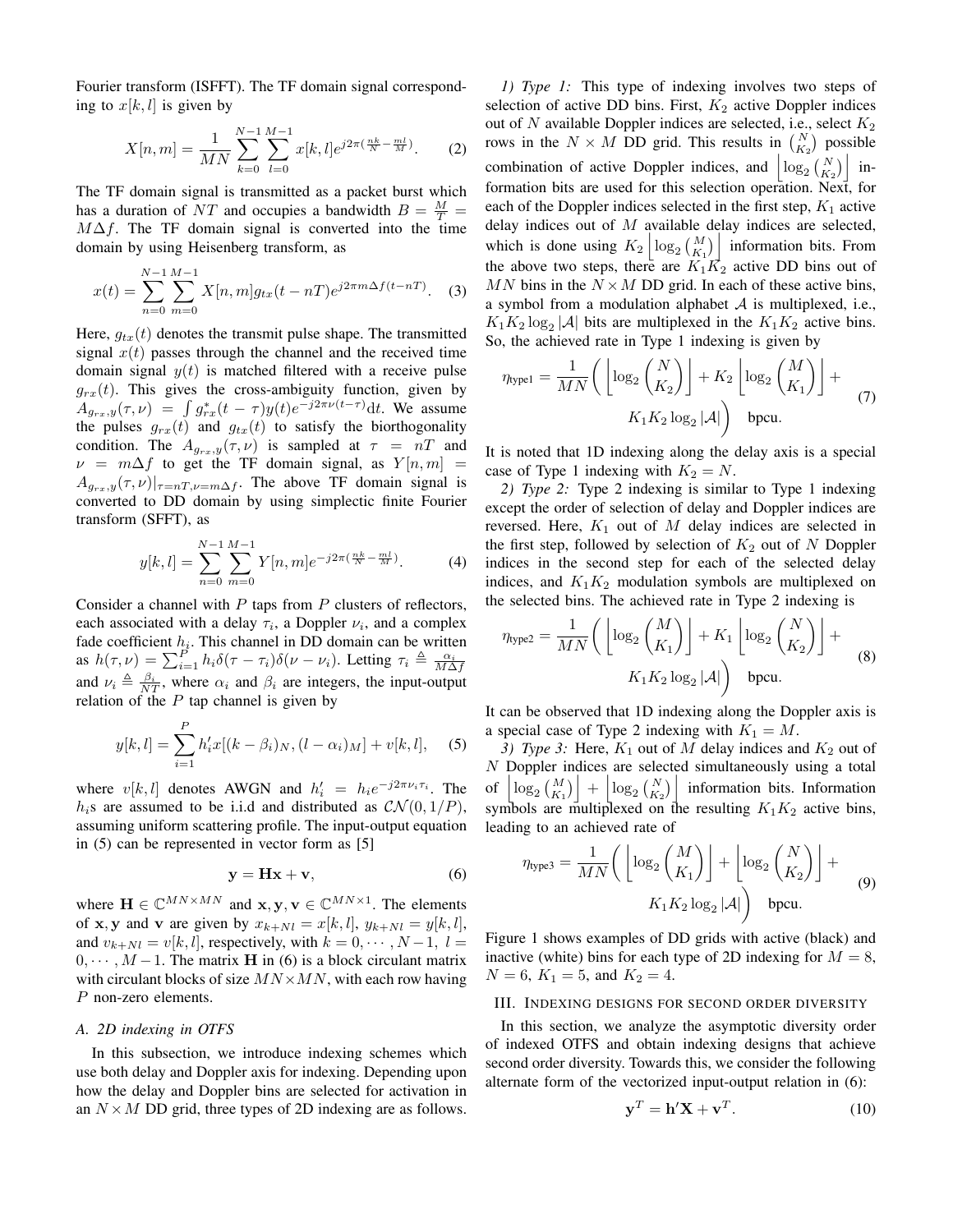

Fig. 1. 2-Dimensional indexing in  $N \times M$  DD grid for  $M = 8$ ,  $N = 6$ ,  $K_1 = 5$ ,  $K_2 = 4$ . Black bins: active. White bins: inactive.

In (10),  $y^T$  is the  $1 \times MN$  received vector, h' is a  $1 \times P$ vector, *i*th element of **h**' is  $h'_i = h_i e^{-j2\pi \nu_i \tau_i}$ , and **X** is  $P \times$ MN matrix whose  $(k + Nl)$ th column, represented by  $X[k +$  $Nl, k = 0, 1, \cdots, N - 1, l = 0, 1, \cdots, M - 1$ , is given by

$$
\mathbf{X}[k+N l] = \begin{bmatrix} x_{(k-\beta_1)_N+N(l-\alpha_1)_M} \\ x_{(k-\beta_2)_N+N(l-\alpha_2)_M} \\ \vdots \\ x_{(k-\beta_P)_N+N(l-\alpha_P)_M} \end{bmatrix} . \tag{11}
$$

**X** can be viewed as a symbol matrix of size  $P \times MN$ . Let  $X_i$  and  $X_j$  be two distinct symbol matrices. The difference matrix  $\Delta_{ij}$  is given by  $\Delta_{ij} \triangleq \mathbf{X}_i - \mathbf{X}_j$ . It has been shown in [6] that the asymptotic diversity order of conventional OTFS is the minimum rank of the difference matrix  $\Delta_{ij}$ ,  $\forall i, j, i \neq j$ . Let  $\rho_{\text{obs}}$  denote the asymptotic diversity order, given by

$$
\rho_{\text{offs}} = \min_{i,j} \text{rank}(\Delta_{ij}). \tag{12}
$$

The asymptotic diversity order for conventional OTFS has been shown to be one [6]. A lower bound on the average BER can be obtained as

$$
\text{BER} \ge \frac{\kappa}{2^{MN}} \frac{1}{4\gamma MN},\tag{13}
$$

where  $\gamma$  is the SNR and  $\kappa$  denotes the number of rank one difference matrices. For ease of exposition, we assume BPSK symbols. If we were to design indexing schemes that can extract second order diversity, the task is to take a closer look at the difference matrices that contribute to diversity one and eliminate these occurrences. Towards this, we consider the following two cases.

*Case 1* ( $P = MN$ ): When  $P = MN$ , it is clear that the difference matrix  $\Delta_{ij}$  is a square matrix which is block circulant with circulant blocks. Hence, it can be diagonalized by eigen value decomposition, the eigen vectors being the columns of  $\mathbf{F}_M \otimes \mathbf{F}_N$ , where  $\mathbf{F}_M$  and  $\mathbf{F}_N$  are the Fourier matrices of order  $M$  and  $N$ , respectively. The corresponding eigen values turn out to be the  $MN$  values obtained by 2D IDFT operation on the first row vector (of size  $1 \times MN$ ) of the difference matrix  $\Delta_{ij}$ . For those difference matrices having rank one, there is only one non-zero eigenvalue, which implies that 2D IDFT operation results in only one non-zero value and the rest of  $MN - 1$  values are zeros. For an even M and N (which is the case in practice since they are typically chosen to be the powers of 2), such rank one difference matrices can be explicitly identified and  $\kappa$  is found to be 8. We note that the difference matrix  $\Delta_{ij}$  is fully characterized by its first row. The  $MN \times MN$  difference matrix can be written as

$$
\mathbf{\Delta}_{ij} = \begin{bmatrix} \mathbf{\Delta}_{ij}^{(0)} & \mathbf{\Delta}_{ij}^{(1)} & \dots & \mathbf{\Delta}_{ij}^{(M-1)} \\ \mathbf{\Delta}_{ij}^{(M-1)} & \mathbf{\Delta}_{ij}^{(0)} & \dots & \mathbf{\Delta}_{ij}^{(M-2)} \\ \vdots & \vdots & \vdots & \vdots \\ \mathbf{\Delta}_{ij}^{(1)} & \mathbf{\Delta}_{ij}^{(2)} & \dots & \mathbf{\Delta}_{ij}^{(0)} \end{bmatrix}, \quad (14)
$$

vhere  $\forall k$ 

$$
\mathbf{\Delta}_{ij}^{(k)} = \begin{bmatrix} \delta_{ij}^{(k)(0)} & \delta_{ij}^{(k)(1)} & \dots & \delta_{ij}^{(k)(N-1)} \\ \delta_{ij}^{(k)(N-1)} & \delta_{ij}^{(k)(0)} & \dots & \delta_{ij}^{(k)(N-2)} \\ \vdots & \vdots & \vdots & \vdots \\ \delta_{ij}^{(k)(1)} & \dots & \dots & \delta_{ij}^{(k)(0)} \end{bmatrix}, \quad (15)
$$

where  $\delta_{ij}^{(k)(l)}$  is the *l*th element in the first row of the *k*th circulant matrix  $\mathbf{\Delta}_{ij}^{(k)}$  of dimension  $N \times N$ . In Table I, we enumerate the first row of the 8 rank one difference matrices<sup>1</sup>.

*Case 2* ( $P \neq MN$ ): Here, we consider a  $N \times M$  channel grid with P non-zero values filled over a subgrid of size  $r_1 \times r_2$ such that  $P = r_1r_2$ , i.e.,  $\alpha_i \in \{0, 1, \dots, r_2 - 1\}$  and  $\beta_i \in$  $\{0, 1, \dots, r_1 - 1\}$ . For such a channel structure, from (10), **X** forms a partial block circulant matrix  $(r_2)$  consecutive blocks out of  $M$ ) with partial circulant blocks ( $r_1$  consecutive rows out of  $N$ ). Hence, in this case, the partial difference matrix, denoted by  $(\Delta'_{ij})_{r_1r_2 \times MN}$ , also has the same structure. We now have the following theorem.

**Theorem 1:**  $(\Delta'_{ij})_{r_1r_2 \times MN}$  is rank one if and only if  $(\Delta_{ij})_{MN\times MN}$  is rank one.

*Proof:* The  $r_1r_2 \times MN$  partial difference matrix can be written as

$$
\Delta'_{ij} = \begin{bmatrix}\n\Delta'_{ij}^{(0)} & \Delta'_{ij}^{(1)} & \cdots & \Delta'_{ij}^{(M-1)} \\
\Delta'_{ij}^{(M-1)} & \Delta'_{ij}^{(0)} & \cdots & \Delta'_{ij}^{(M-2)} \\
\vdots & \vdots & \vdots & \vdots \\
\Delta'_{ij}^{(M-(r_2-1))} & \cdots & \Delta'_{ij}^{(M-r_2)}\n\end{bmatrix},
$$
\n(16)

where  $\forall k$ 

$$
\mathbf{\Delta'}_{ij}^{(k)} = \begin{bmatrix} \delta_{ij}^{(k)(0)} & \delta_{ij}^{(k)(1)} & \cdots & \delta_{ij}^{(k)(N-1)} \\ \delta_{ij}^{(k)(N-1)} & \delta_{ij}^{(k)(0)} & \cdots & \delta_{ij}^{(k)(N-2)} \\ \vdots & \vdots & \vdots & \vdots \\ \delta_{ij}^{(k)(N-(r_1-1))} & \cdots & \cdots & \delta_{ij}^{(k)(N-r_1)} \end{bmatrix}, (17)
$$

<sup>1</sup>If either of M or N is odd, then  $\kappa = 4$  and only the first four rows of Table I are valid. If both M and N are odd, then  $\kappa = 2$  and only the first two rows of Table I are valid.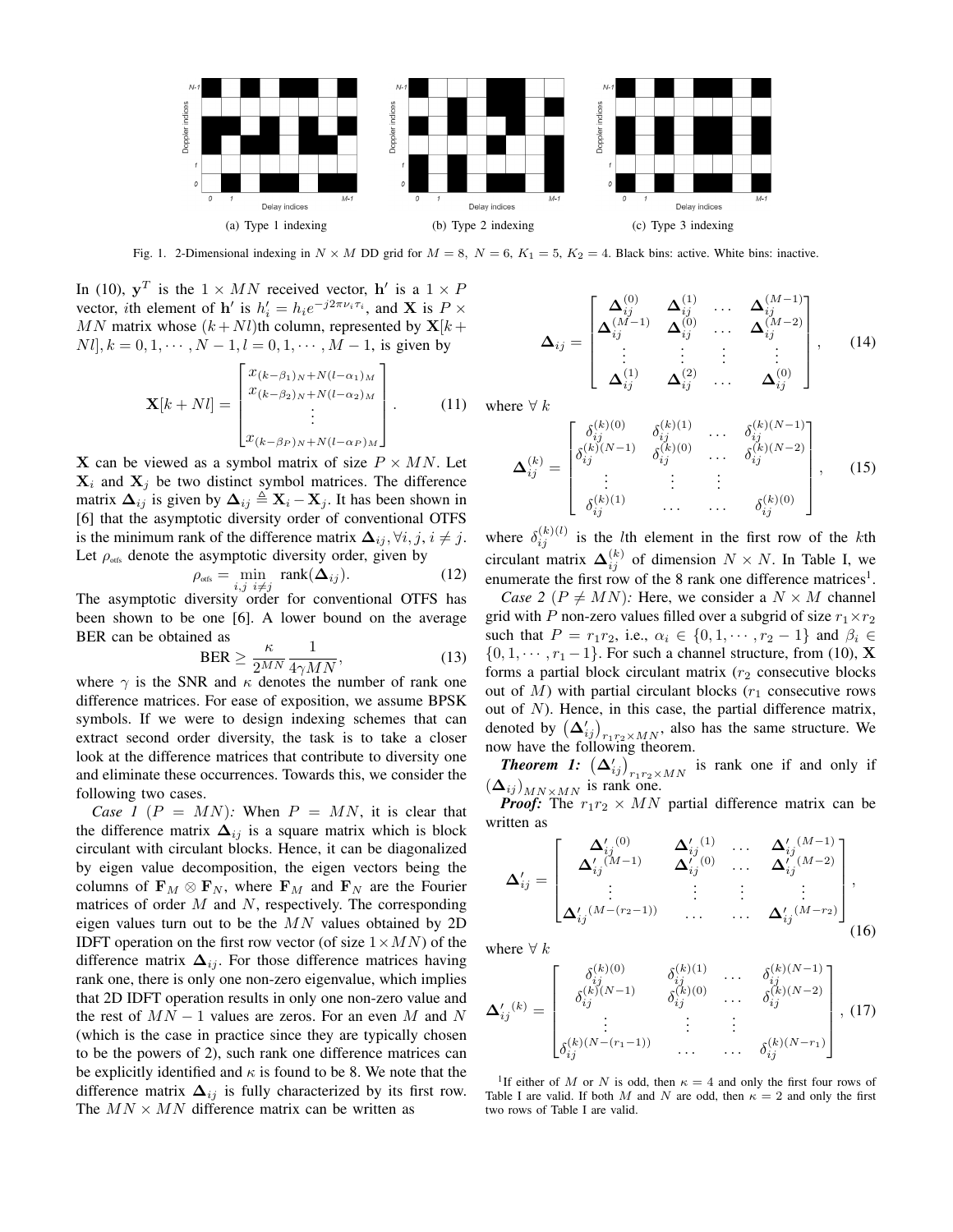|       | <b>First rows of</b> $\Delta_{i,i}$ (i.e., values of $\delta_{i,i}^{(k)}(l)$ , $k = 0$ to $M - 1$ ; $l = 0$ to $N - 1$ ) |           |      |      |          |                          |      |      |      |      |                             |                |        |        |             |      |                             |                |           |      |           |      |                                |  |          |      |           |      |      |                           |  |
|-------|--------------------------------------------------------------------------------------------------------------------------|-----------|------|------|----------|--------------------------|------|------|------|------|-----------------------------|----------------|--------|--------|-------------|------|-----------------------------|----------------|-----------|------|-----------|------|--------------------------------|--|----------|------|-----------|------|------|---------------------------|--|
| Sl.No | $(k = 0; l = 0$ to $N - 1$                                                                                               |           |      |      |          | $(k = 1; l = 0$ to $N -$ |      |      |      |      | $(k = 2; l = 0$ to N<br>- 1 |                |        |        |             |      | $(k = 3; l = 0$ to $N - 1$  |                |           |      |           | .    | $(k = M)$<br>$= 0$ to<br>$-11$ |  |          |      |           |      |      |                           |  |
|       |                                                                                                                          |           |      |      |          |                          |      |      |      |      |                             |                |        |        |             |      |                             |                |           |      |           |      | $\cdots$ 2                     |  | .        |      |           |      |      | $\cdots$                  |  |
|       |                                                                                                                          | $-2$ $-2$ | $-2$ | $-2$ |          | $-21$                    | $-2$ | $-2$ | $-2$ | $-2$ | $\cdots$                    | $-2$           | $-2$   | $-2$ - | $^{-2}$     | $-2$ | $\sim$ $\sim$ $\sim$ $\sim$ | $-21$          | $-2$      | $-2$ | $-2$      |      | $-2 \cdot \cdot \cdot -2$      |  | $\cdots$ | $-2$ | $-2$      | $-2$ |      | $-2 \cdot \cdot \cdot -2$ |  |
|       |                                                                                                                          |           |      |      | .        |                          | $-2$ | $-2$ | $-2$ |      | $-2$                        | $-2$           |        |        |             |      | $\sim$ $\sim$ $\sim$        | $\overline{2}$ | $-2$      | $-2$ | $-2$      |      | $-2 \cdot \cdot \cdot -2$      |  | $\cdots$ | $-2$ | $-2$      | $-2$ | $-2$ | $\cdots$ $-2$             |  |
|       | $-2$                                                                                                                     |           | $-2$ | $-2$ |          |                          |      |      |      |      | .                           |                | $-2$   | $-2$   | $-2$        | $-2$ |                             | $\sim$         |           |      |           |      | .                              |  | .        |      |           |      |      | $\cdots$                  |  |
|       |                                                                                                                          | $-2$      |      | $-2$ |          | $-2$                     |      | $-2$ |      | $-2$ | $\sim$ $\sim$ $\sim$        | $-2$           |        | $-2$   |             | $-2$ | $\cdots$                    | $-2$           |           | $-2$ |           | $-2$ | $\cdots$ $-21$                 |  | .        |      | $-2$      |      | $-2$ | $\cdots$ $-2$             |  |
| 6     | $-2$                                                                                                                     |           | $-2$ |      | .        |                          | $-2$ |      | $-2$ |      | $\cdots$                    | 2              | $-2$   |        | $-2 \t 2$   |      | $\sim$ $\sim$ $\sim$        | -2             | $-2 \t 2$ |      | $-2$      |      | $\cdots$ 2                     |  | .        | $-2$ |           | $-2$ |      | $\cdots$ 2                |  |
|       |                                                                                                                          | $-2$      |      | $-2$ | $\cdots$ | $-2$                     | $-2$ |      | $-2$ |      | $\cdots$                    | $\overline{2}$ |        | $-2$   |             | $-2$ | $\cdots$ $-21$              |                | $-2$      |      | $-2 \t 2$ |      | $\cdots$ 2                     |  | .        | $-2$ |           | $-2$ |      | $\cdots$ 2                |  |
| 8     | $-2$                                                                                                                     |           | $-2$ |      | .        |                          |      | $-2$ |      |      | $-2 \cdot \cdot \cdot -2$   |                | $-2$ 2 |        | $-2\quad 2$ |      | $\cdots$ 2                  |                |           | $-2$ |           |      | $-2 \cdot \cdot \cdot -2$      |  | $\cdots$ | 2    | $-2 \t 2$ |      |      | $-2 \cdot \cdot \cdot -2$ |  |

**TABLE I** FIRST ROWS OF THE 8 RANK ONE DIFFERENCE MATRICES.

where  $\delta_{ij}^{(k)(l)}$  is the *l*th element in the first row of the *k*th partial circulant matrix  $\Delta'_{ij}^{(k)}$ , whose dimension is  $r_1 \times N$ . Now, let us define  $\mathbf{F} = \mathbf{F}_M \otimes \mathbf{F}_N$  and its corresponding  $r_1r_2 \times MN$ partial matrix as

$$
\mathbf{F}' = \begin{bmatrix} \mathbf{F}'_{N} & \mathbf{F}'_{N} & \cdots & \mathbf{F}'_{N} \\ \mathbf{F}'_{N} & \omega_{M} \mathbf{F}'_{N} & \cdots & \omega_{M}^{(M-1)} \mathbf{F}'_{N} \\ \vdots & \vdots & \ddots & \vdots \\ \mathbf{F}'_{N} & \omega_{M}^{(r_{2}-1)} \mathbf{F}'_{N} & \cdots & \omega_{M}^{(r_{2}-1)(M-1)} \mathbf{F}'_{N} \end{bmatrix}
$$
(18)  

$$
= \mathbf{F}'_{M} \otimes \mathbf{F}'_{N},
$$

where, defining  $\omega_N = e^{j\frac{2\pi}{N}}$  and  $\omega_M = e^{j\frac{2\pi}{M}}$ ,

$$
\mathbf{F}'_{N} = \begin{bmatrix} 1 & 1 & \cdots & 1 \\ 1 & \omega_{N} & \cdots & \omega_{N}^{(N-1)} \\ \vdots & \vdots & \ddots & \vdots \\ 1 & \omega_{N}^{(r_{1}-1)} & \cdots & \omega_{N}^{(r_{1}-1)(N-1)} \end{bmatrix}, \qquad (19)
$$

$$
\mathbf{F}'_{M} = \begin{bmatrix} 1 & 1 & \cdots & 1 \\ 1 & \omega_{M} & \cdots & \omega_{M}^{(M-1)} \\ \vdots & \vdots & \ddots & \vdots \\ 1 & \omega_{M}^{(r_{2}-1)} & \cdots & \omega_{M}^{(r_{2}-1)(M-1)} \end{bmatrix}, \qquad (20)
$$

By the property of Kronecker product,

 $\overline{\mathcal{L}}$ 

$$
ank(\mathbf{F}') = rank(\mathbf{F}'_M).rank(\mathbf{F}'_N). \tag{21}
$$

Since  $\mathbf{F}_N'$  and  $\mathbf{F}_M'$  are Vandermonde matrices [14], they are full rank matrices with ranks  $r_1$  and  $r_2$ , respectively. So, the rank of  $\mathbf{F}'$  is  $r_1r_2$ . It can be further verified that

$$
\Delta'_{ij}\mathbf{F} = \mathbf{F}'\mathbf{D},\tag{22}
$$

where

$$
\mathbf{D} = diag(g(1), g(\omega_M^0, \omega_N^1), g(\omega_M^0, \omega_N^2), \cdots g(\omega_M^{M-1}, \omega_N^{N-1}))
$$
\n(23)

and

$$
g(x_1, x_2) = \sum_{k=0}^{M-1} \sum_{l=0}^{N-1} \delta_{ij}^{(k)(l)} x_1^k x_2^l.
$$
 (24)

The values in D are nothing but the eigen values of  $\Delta_{ij}$ . If  $\Delta'_{ij}$  is rank one, then D has only one non-zero value which implies  $\Delta_{ij}$  is also rank one. Therefore, the rank one matrices for both cases  $P = MN$  and  $P \neq MN$  are the same.

In order to get second order diversity, we need to eliminate these rank one cases. Applying index modulation can aid the elimination of rank one cases. Indexing introduces zeros in non active indices. By wisely choosing the number of active delay and Doppler indices, we can eliminate the rank one difference matrices from occurring in the signal set. In both 1D and 2D indexing, there are some possibilities of occurrence of rank one difference matrices in the signal set.

In all three types of 2D indexing as described in Sec. II-A, there are two cases where we obtain rank one difference matrices. These two cases occur when i)  $K_1 = M/2$  and  $K_2 = N$ , and ii)  $K_1 = M$  and  $K_2 = N/2$ . In the above two cases, symbols from the modulation alphabet fill half the bins in the  $N \times M$  DD grid, and there is a possibility of occurrence of completely filled difference matrices whose first rows follow the same pattern as those in Table I with values scaled by a factor of 0.5. Except for the above mentioned  $K_1$  and  $K_2$  values, it can be verified that all other values of  $K_1$  and  $K_2$  will produce a difference matrix set with no rank one difference matrix in it. Therefore, the asymptotic diversity order achieved by OTFS with 2D indexing is two.  $\square$ 

We will verify the above diversity result through simulations in the next section.

### IV. DIVERSITY AND PAPR RESULTS

# A. Diversity performance

In this subsection, the diversity performance of both 1D indexed (delay indexed and Doppler indexed) and 2D indexed OTFS systems with maximum likelihood (ML) detection are presented. The results are compared with those of conventional OTFS (without indexing). Table II shows the simulation parameters used. Figure 2 shows the BER performance of  $i$ ) delay indexed OTFS with  $M = 4$ ,  $N = 2$ ,  $K_1 = 1$ , and 4-QAM, and ii) conventional OTFS with  $M = 4$ ,  $N = 2$ , and BPSK. Both systems have 1 bpcu rate. It can be seen from the Fig. 2 that the simulated BER of the delay indexed system attains an asymptotic diversity order of two and the conventional OTFS system attains an asymptotic diversity order of one, which verifies the analytical results in Sec. III. We can also observe that delay indexed system achieves SNR gains of 1 dB and 2 dB at a BER of  $10^{-3}$  and  $10^{-4}$ , respectively, compared to conventional OTFS. Figure 3 shows the second order diversity performance achieved by Type 2 2D indexed OTFS system with  $M = 4$ ,  $N = 2$ ,  $K_1 = 2$ ,  $K_2 = 1$ , 4-QAM, and 1 bpcu. The rank histogram of the difference matrices corresponding to Figs. 2 and 3 are given in Table III, where we can see that the indexed OTFS systems considered have no rank one difference matrices, and hence they attain a diversity order of two, as observed Figs. 2 and 3.

For practical large values of  $M$  and  $N$ , ML detector becomes impractical due to its exponentially growing decoding complexity. Message passing (MP) algorithms are used to attain near-optimal and low-complexity detection in such cases where  $M$  and  $N$  are large. The system model given in (6) can be modeled as a sparsely connected fac-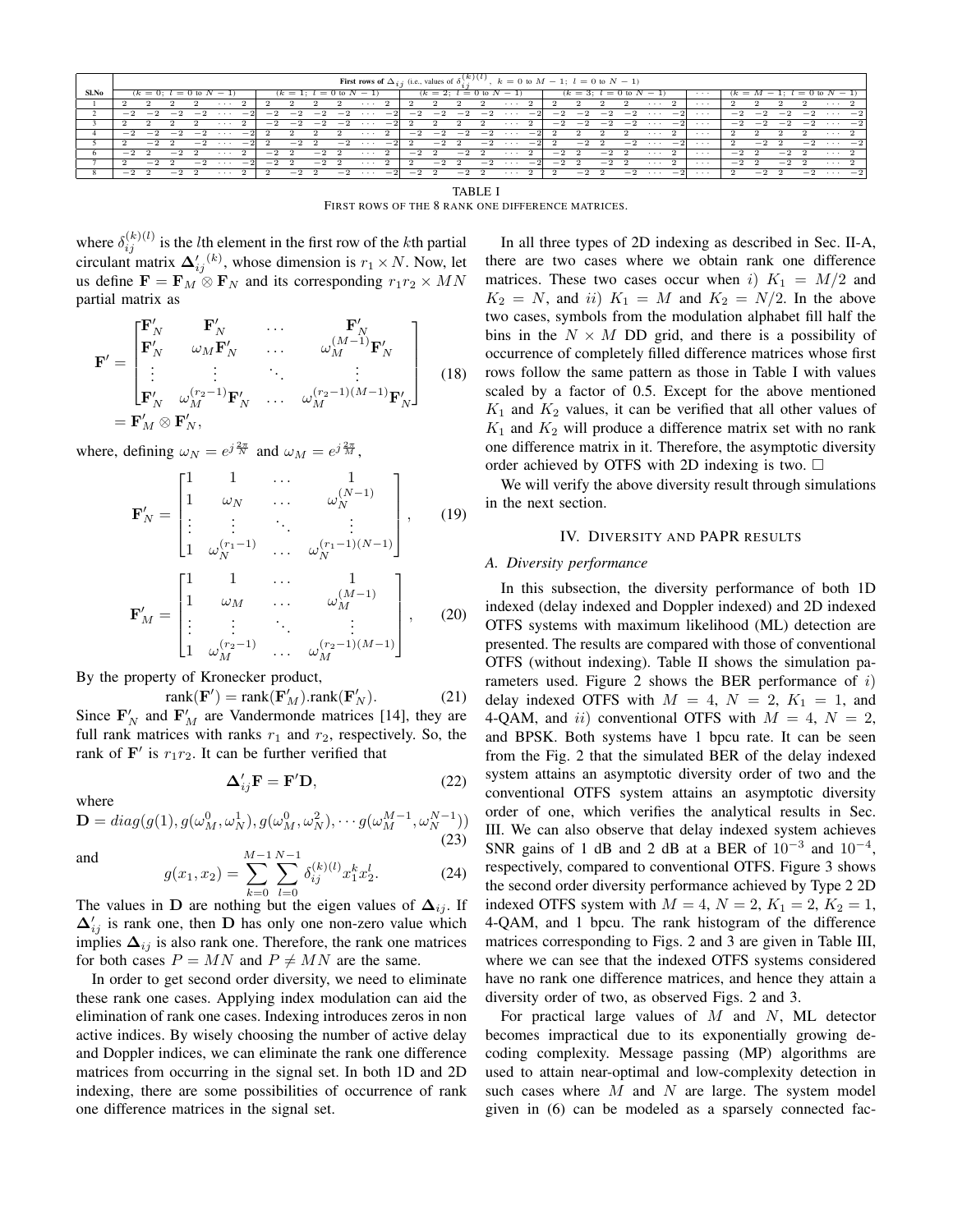| <b>Parameter</b>                        | Value                                                        |
|-----------------------------------------|--------------------------------------------------------------|
| Carrier frequency (GHz)                 |                                                              |
| Subcarrier spacing (KHz)                | 3.75                                                         |
| Number of paths $(P)$                   |                                                              |
| Delay-Doppler profile $(\tau_i, \nu_i)$ | $(0,0), (0, \frac{1}{NT}),$                                  |
|                                         | $(\frac{1}{M\Delta f},0),(\frac{1}{M\Delta f},\frac{1}{NT})$ |

TABLE II SIMULATION PARAMETERS (FOR FIGURES 2 & 3).

| <b>System</b>                    | Ranks  |      |      |       |  |  |  |  |  |
|----------------------------------|--------|------|------|-------|--|--|--|--|--|
|                                  |        |      |      |       |  |  |  |  |  |
| $M = 4$ , $N = 2$ w/o indexing   |        | 2328 | 1536 | 61408 |  |  |  |  |  |
| $M = 4, N = 2, K_1 = 1$          | $_{0}$ | 1056 | 512  | 63712 |  |  |  |  |  |
| 1D delay indexing                |        |      |      |       |  |  |  |  |  |
| $M = 4, N = 2, K_1 = 2, K_2 = 1$ |        | 1664 | 768  | 62848 |  |  |  |  |  |
| 2D Type 2 indexing               |        |      |      |       |  |  |  |  |  |

TABLE III RANK HISTOGRAM OF DIFFERENCE MATRICES.

tor graph. Scalar messages are exchanged between  $MN$ variable nodes and MN observation nodes to get an estimate of the transmitted symbols in the message passing based detection [5]. In MP detector for indexed systems, an additional layer of DD bin activation pattern nodes are used to exploit the structure obtained from indexing [16]. A carrier frequency of 4 GHz, subcarrier spacing of 15 KHz, number of paths  $P = 6$ , and a DD profile  $(\tau_i, \nu_i)$  $\{(0,0), (0, \frac{1}{NT}), (\frac{1}{M\Delta f}, 0), (\frac{1}{M\Delta f}, \frac{1}{NT}), (\frac{2}{M\Delta f}, 0), (\frac{2}{M\Delta f}, \frac{1}{NT})\}$ are used for simulations. Figure 4 shows the BER performance of i) 1D delay indexed OTFS with  $M = 8$ ,  $N = 8$ ,  $K_1 = 2$ , and 4-QAM, and ii) conventional OTFS with  $M = 8$ ,  $N = 8$ , and BPSK, each having 1 bpcu rate. We can observe that 1D delay indexed OTFS performs better than conventional OTFS, which is attributed to the higher diversity order achieved by the proposed indexing in OTFS.

# *B. PAPR performance*

In this subsection, the PAPR performance of 1D indexed OTFS system is analyzed. As discussed in Sec. II, the information symbols mounted on DD grid are transformed to time domain using ISFFT followed by Heisenberg transform. Let X denote the  $N \times M$  matrix containing the information symbols in the DD grid. The ISFFT operation can be viewed as  $N$ point IDFT along the columns and M-point DFT along the rows of X. Assuming rectangular transmit and receive pulses, the OTFS transmit signal in matrix form is given by

$$
\mathbf{S} = \mathbf{F}_N^H \mathbf{X} \mathbf{F}_M \mathbf{F}_M^H = \mathbf{F}_N^H \mathbf{X},\tag{25}
$$

where  $\mathbf{F}_N$  and  $\mathbf{F}_M$  are the N-point and M-point DFT matrices, respectively. It can be observed from (25) that the  $N$ -point IDFT is performed along the columns of  $X$  which makes the maximum PAPR of OTFS modulation vary linearly with N and not with  $M$  [15].

In 1D indexing along the Doppler axis, there will be only  $K_2$  active bins along the columns of **X**. So, the maximum PAPR of 1D indexing along the Doppler axis depends on the value of  $K_2 < N$ . The maximum PAPR in this indexing scheme will be  $PAPR_{max} = K_2PAPR_c$ , where  $PAPR_c$  is the PAPR of the modulation alphabet used. In 1D indexing along the delay axis, there can be up to  $N$  active bins along the



Fig. 2. BER performance of 1D delay indexed OTFS and conventional OTFS (without indexing) using ML detection.



Fig. 3. BER performance of 2D Type 2 indexed OTFS and conventional OTFS (without indexing) using ML detection.

columns of X. Since the average power transmitted in this delay indexed scheme is lower compared to conventional OTFS scheme, the maximum PAPR of 1D indexing along the delay axis will be  $\text{PAPR}_{\text{max}} = (NM/K_1)\text{PAPR}_{\text{c}}$ .

Figure 5 shows the CCDF of PAPR of delay indexed and Doppler indexed OTFS systems with  $M = 32$ ,  $N = 32$ ,  $K_1 =$ 16 and  $K_2 = 16$ , and conventional OTFS system with  $M = 32$ and  $N = 32$ . All systems use 4-QAM and Nyquist sampling (oversampling ratio  $= 1$ ). It can be seen from the figure that the PAPR performance of the Doppler indexed OTFS system is better than the conventional OTFS system. Since  $K_2 < N$ , the maximum PAPR value of Doppler indexed system is lower compared to conventional OTFS system. From the figure, we can observe that the delay indexed OTFS system has higher PAPR compared to conventional OTFS system. This is because the  $PAPR<sub>max</sub>$  value of the delay indexed OTFS system is higher compared to conventional OTFS system.

*Effect of number of active bins :* Figure 6 shows the CCDF of PAPR of delay indexed and Doppler indexed OTFS systems with  $M = 32$ ,  $N = 32$ ,  $K_1 = 12, 16$ , and  $K_2 = 12, 16$ . Both systems use 4-QAM and Nyquist sampling (oversampling ratio = 1). From Fig. 6, we can observe that the Doppler indexed